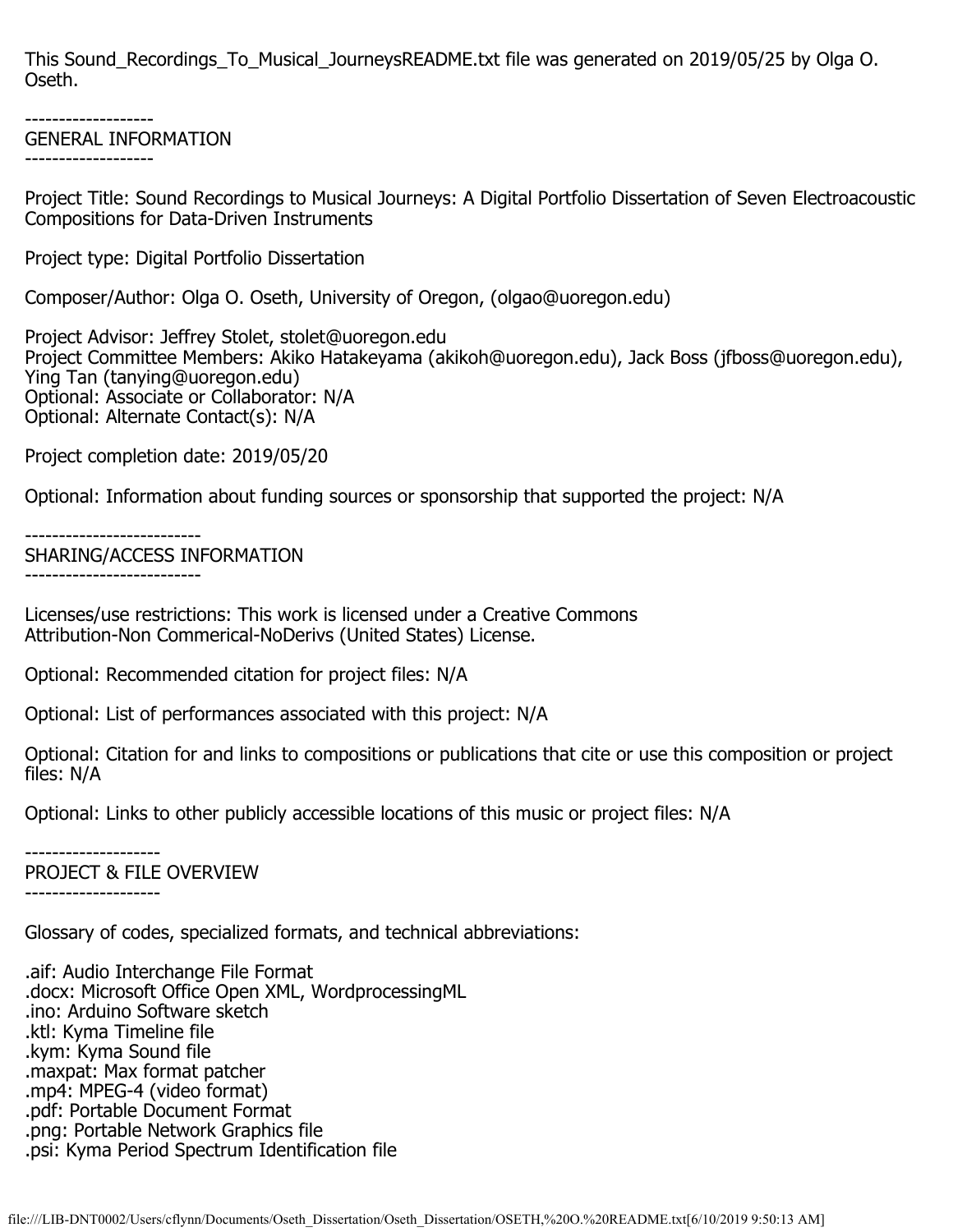.spc: Kyma spectrum file .tau: Kyma Kyma Time Alignment Utility file .wav: Waveform Audio File Format

File list (filenames, directory structure (for zipped files) and brief description of all files; or refer to Project Contents PDF):

Contents of Files for Olga Oseth DMA in Data-driven instrument performance

- Oseth\_Dissertation<br>1. (1)RideOn
- 1. (1)RideOn<br>A. RideOnMa A. RideOnMaxPatch
	-
- a. RideOn.maxpat<br>B. RideOnProgramNotes B. RideOnProgramNotes
- a. RideOnProgramNotes.docx<br>C. RideOnSoundFile
- RideOnSoundFile
	- a. audio files skateboard piece
		- attack1.wav
		- attack1(1).wav<br>• attack2.wav
		- attack2.wav
		- attack3.wav
		- attack5.wav
		- attack10.wav
		- cresc1.aif
		- forimpact3.aif
		- forimpact4.aif
		- forimpact5.aif
		- GraceNote/Attack.wav
		- Gracenote/attack2.wav
		- ImpactNewCreated.wav
		- likethestereoeffect.wav
		- low.aif
		- LowerLower.aif
		- Melodic2.wav
		- Rhythmic/sustain/mono.wav
		- Sb5.aif
		- Sb6.aif
		- Sb7.aif
		- Sb8.aif
		- Sb9.aif
		- Stereoinspiration.wav
		- Sustain/stere07.wav
		- Sustain/stereo8.wav<br>b. From Kyma Folder
		- b. From Kyma Folder
		- Samples
			- o Clicky sounds
				- o Celopanepitches 2.aif
		- **Waves** 
			- o Control
			- o Fullramp.aif
			- o Gaussian.aif
			- o Waveforms
			- o Glottalpulse.aif
			- o Sine.aif<br>o Window
			- o Windows<br>o Hann.aif
			- Hann.aif
			- o Linearenvelope.aif
		- c. olga examples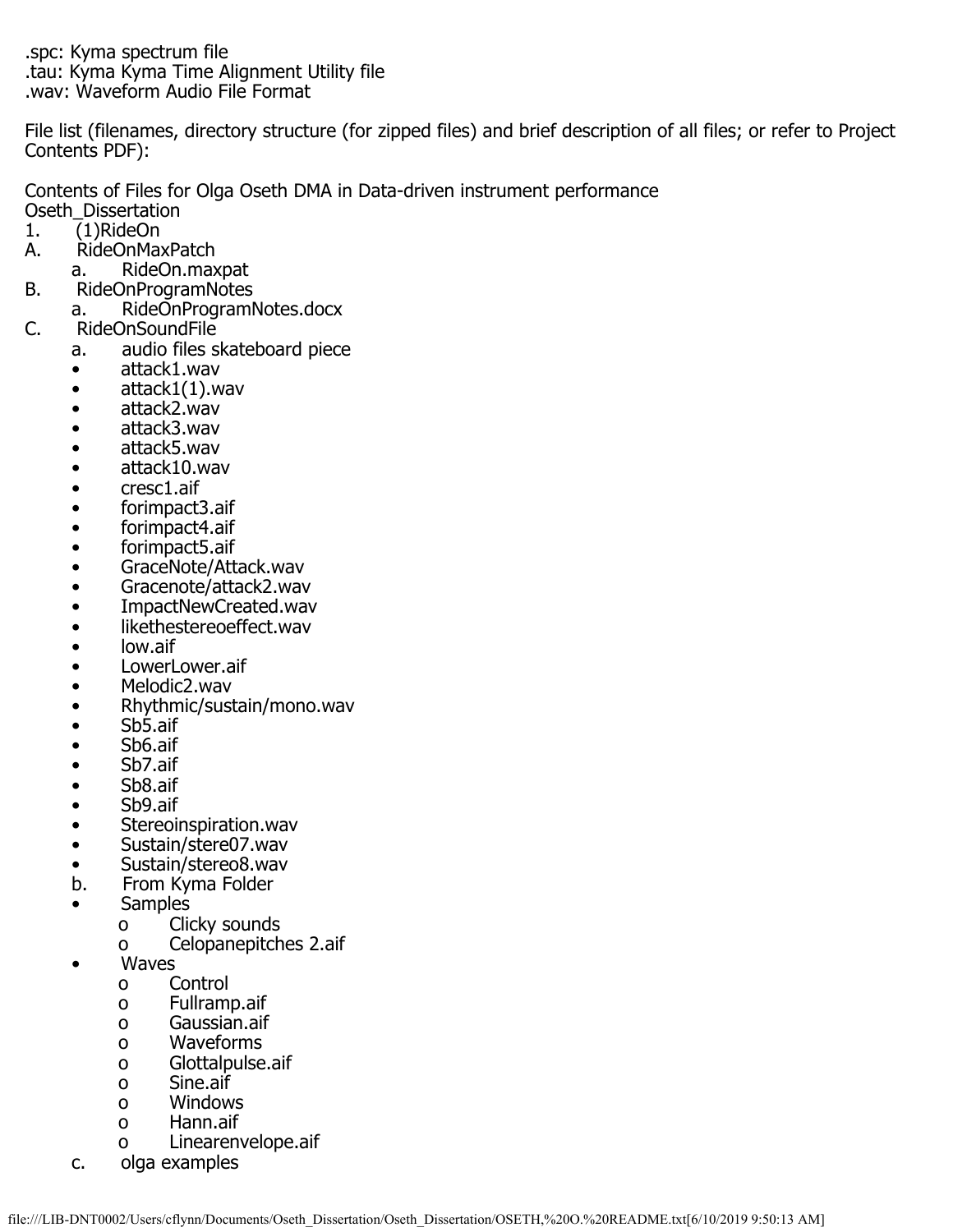- attack.aif
- sb 1 4096.aif
- d. percussive-melodic2.tau
- e. RideOnSoundFile.kym
- f. tau folder
- $\bullet$  attack5(1) s256
- percussive-melodic2.psi<br>D. RideOnTimeline
	- RideOnTimeline
		- Audio files skateboard piece
			- o attack1.wav
			- o attack1(1).wav
			- o attack2.wav
			- o attack3.wav
			- o attack5.wav
			- o Attack7.wav
			- o attack10.wav
			- o cresc1.aif
			- o forimpact1.aif
			- o forimpact3.aif
			- o forimpact4.aif
			- o forimpact5.aif
			- o GraceNote/Attack.wav
			- o Gracenote/attack2.wav
			- o ImpactNewCreated.wav
			- o likethestereoeffect.wav<br>o low.aif
			- low.aif
			- o LowerLower.aif
			- o Melodic2.wav
			- o Rhythmic/sustain/mono.wav
			- o Sb5.aif
			- o Sb6.aif
			- Sb7.aif
			- o Sb8.aif
			- o Sb9.aif
			- o Stereoinspiration.wav
			- o Sustain/stere07.wav
			- o Sustain/stereo8.wav
			- Directions for skateboard
				- o Screen Shot 2016-04-03 at 9.36.00 PM.png
				- o Screen Shot 2016-04-03 at 9.36.07 PM.png
				- o Screen Shot 2016-04-03 at 9.36.30 PM.png
				- o Screen Shot 2016-04-03 at 9.36.43 PM.png
				- o Screen Shot 2016-04-03 at 9.36.50 PM.png
				- o Screen Shot 2016-04-03 at 9.36.58 PM.png
				- o Screen Shot 2016-04-03 at 9.37.19 PM.png
				- o WaitUntil2.png
				- o WaitUntil7-2.png
				- o WaitUntil8.png
				- o WaitUntil9.png
				- o WaitUntil10.png
				- From Kyma Folder
		- **Samples** 
			- o Clicky sounds
			- o Celopanepitches 2.aif
			- **Waves** 
				- o Control
				- o Fullramp.aif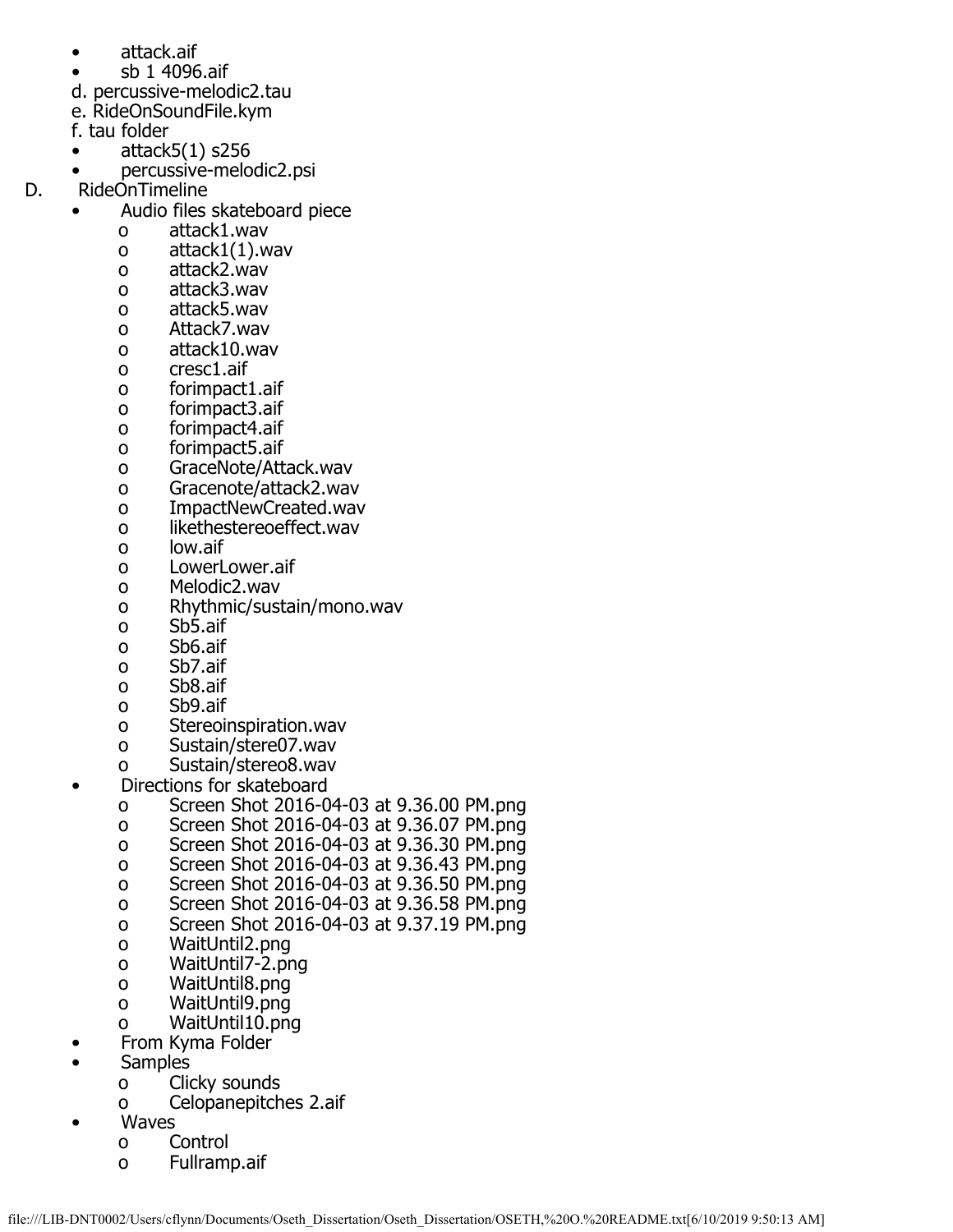- o Gaussian.aif
- o Waveforms
- o Glottalpulse.aif
- o Sine.aif
- Windows
	- o Hann.aif
	- o Linearenvelope.aif
- Olga examples
	- o attack.aif
	- o sb 1 4096.aif
- Percussive-melodic2.tau
- RideOnTimeline.ktl
- Tau folder
	- o attack5(1) s256
- o percussive-melodic2.psi<br>2. (2) USCGCHealv(WAGB-20)
	-
- 2. (2) USCGCHealy(WAGB-20)<br>A. USCGCHealy(WAGB-20)Max USCGCHealy(WAGB-20)MaxPatch a. aka.leapmotion.mxo
- b. USCGCHealy(Wagb-20).maxpat<br>B. USCGCHealy(WAGB-20)ProgramN
- USCGCHealy(WAGB-20)ProgramNotes
- a. USCGCHealy(WAGB-20)ProgramNotes.docx<br>C. USCGCHealy(WAGB-20)SoundFile
- USCGCHealy(WAGB-20)SoundFile
	- a. 8SimilarlyConstructedSoundsUsedIn3DControl2
	- Sound1Z.aif
	- Sound2Z.aif
	- Sound3Z.aif
	- Sound3Z(2).aif
	- Sound4z.aif
	- Sound5Z.aif
	- Sound6Z.aif
	- SoundZGranulated.aif
	- Sound7Z.aif
	- Sound7ZGranulated.aif
	- Sound8Z.aif<br>b. 8SimilarlyCo
	- b. 8SimilarlyConstructedSoundsUsedInDControl3
	- Sound1Y.aif
	- Sound2Y.aif<br>• Sound3Y.aif
	- Sound3Y.aif
	- Sound4Y.aif
	- Sound5Y.aif
	- Sound6Y.aif
	- Sound7Y.aif
	- Sound8Y.aif
	- c. 8SimilarlyConstructedSoundsUsedInDControl4
	- Sound1X.aif
	- Sound2X.aif
	- Sound3X.aif
	- Sound4X.aif
	- Sound5X.aif
	- Sound6X.aif
	- Sound7X.aif
	- Sound8X.aif<br>d. 8similarlycor
	- d. 8similarlyconstructedsoundsusedindcontrol5
	- sound1w.aif
	- Sound2W.aif
	- sound3w.aif
	- sound4w.aif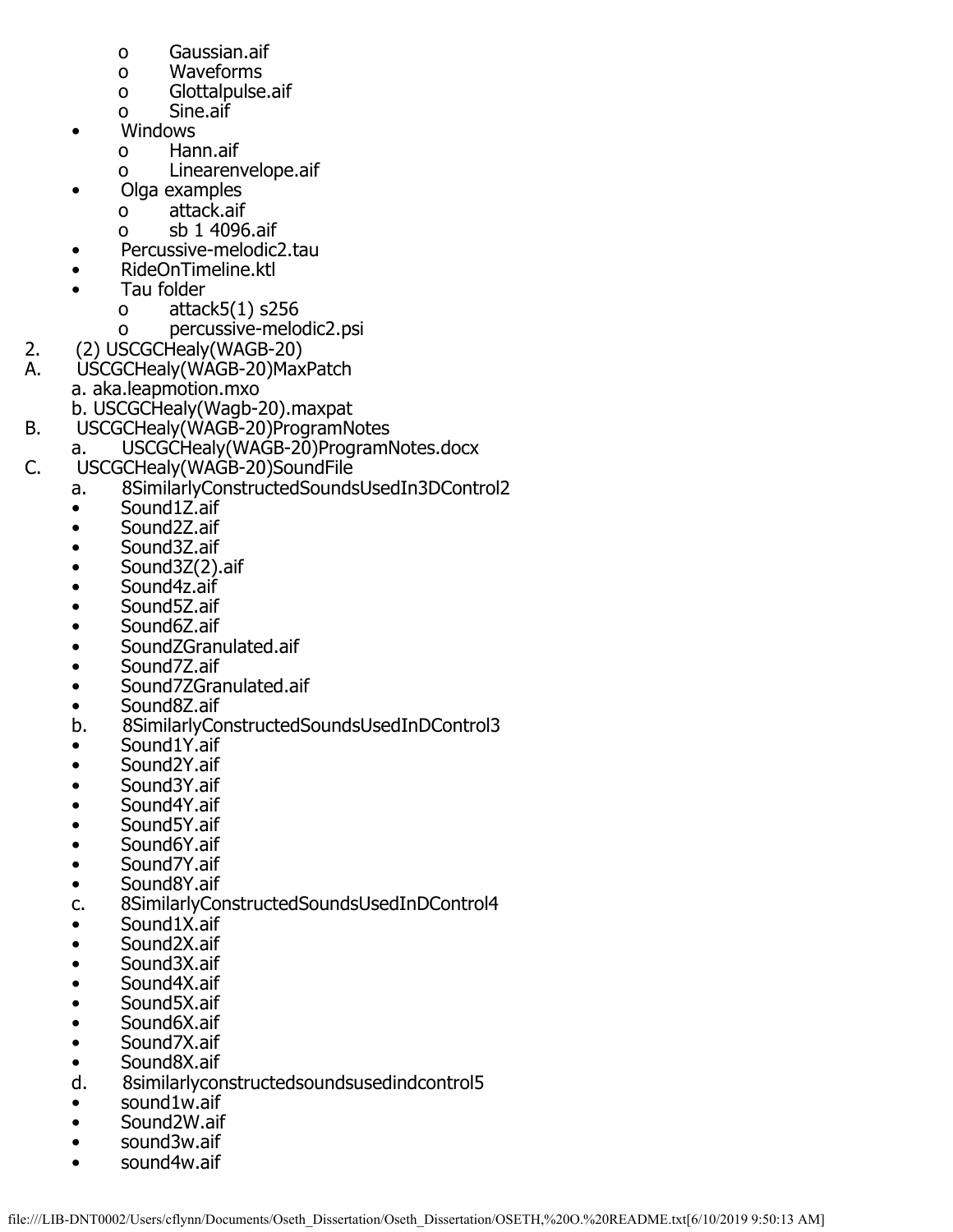- sound5w.aif
- sound6w.aif
- sound7w.aif
- sound8w.aif
- e. 8similarlyConstructedSoundsUsedInDControl6
- Sound1V.aif
- Sound2V.aif
- Sound3V.aif
- Sound4V.aif
- Sound5V.aif
- Sound6V.aif
- Sound7V.aif<br>• Sound8V.aif
- Sound8V.aif<br>f. 8similarlycon
- f. 8similarlyconstructedsoundsusedindcontrol8
- Soundu1.aif<br>• Soundu2.aif
- Soundu2.aif
- Soundu3.aif
- Soundu4.aif<br>• Soundu5.aif
- Soundu5.aif
- Soundu6.aif
- Soundu7.aif
- Soundu8.aif
- g. 8similarlyconstructedsoundsusedindcontrol9
- Soundt1.aif<br>• Soundd2.aif
- Soundd2.aif<br>• Soundt3.aif
- Soundt3.aif
- Soundt4.aif
- Soundt5.aif
- Soundt6.aif
- Soundt7.aif
- 
- SoundT8.aif<br>h. 2015 Audio 2015 Audio Files
- Glass.aif
- **BigSounds**
- Bottle.aif
- Bottletransposedpartial3.spc
- Boxasttack3partial2.spc mono<br>• Boxasttack3partial6.spc mono
- Boxasttack3partial6.spc mono
- Boxasttack3samplecloud.aif
- Boxattack2+partial4.spc mono<br>• boxattack2+bell+frogsmelodic
- boxattack2+bell+frogsmelodic<br>• MorphFrogsAttack1andBottleAt
- MorphFrogsAttack1andBottleAt41hzPartial2.spc
- MorphFrogsAttack1andBottleAt41hzPartial22.spc
- MorphHealy3Attack1andBottlePartial5.spc
- UsingHealy4Attack1Partial2.spc mono
- UsingHealy4Attack1Partial3.spc mono<br>j. ForStevesLab
- **ForStevesLab**
- Sound1.aif
- Sound2.aif
- Sound3.aif<br>k. frogs piece
- frogs piece
- Box2Attack.wav<br>• BoxAttack1.wav
- BoxAttack1.wav<br>• boxattack2.wav
- boxattack2.wav
- boxattack3.wav
- Healy3Attack1.wav
- Healy3Attack2Meh.wav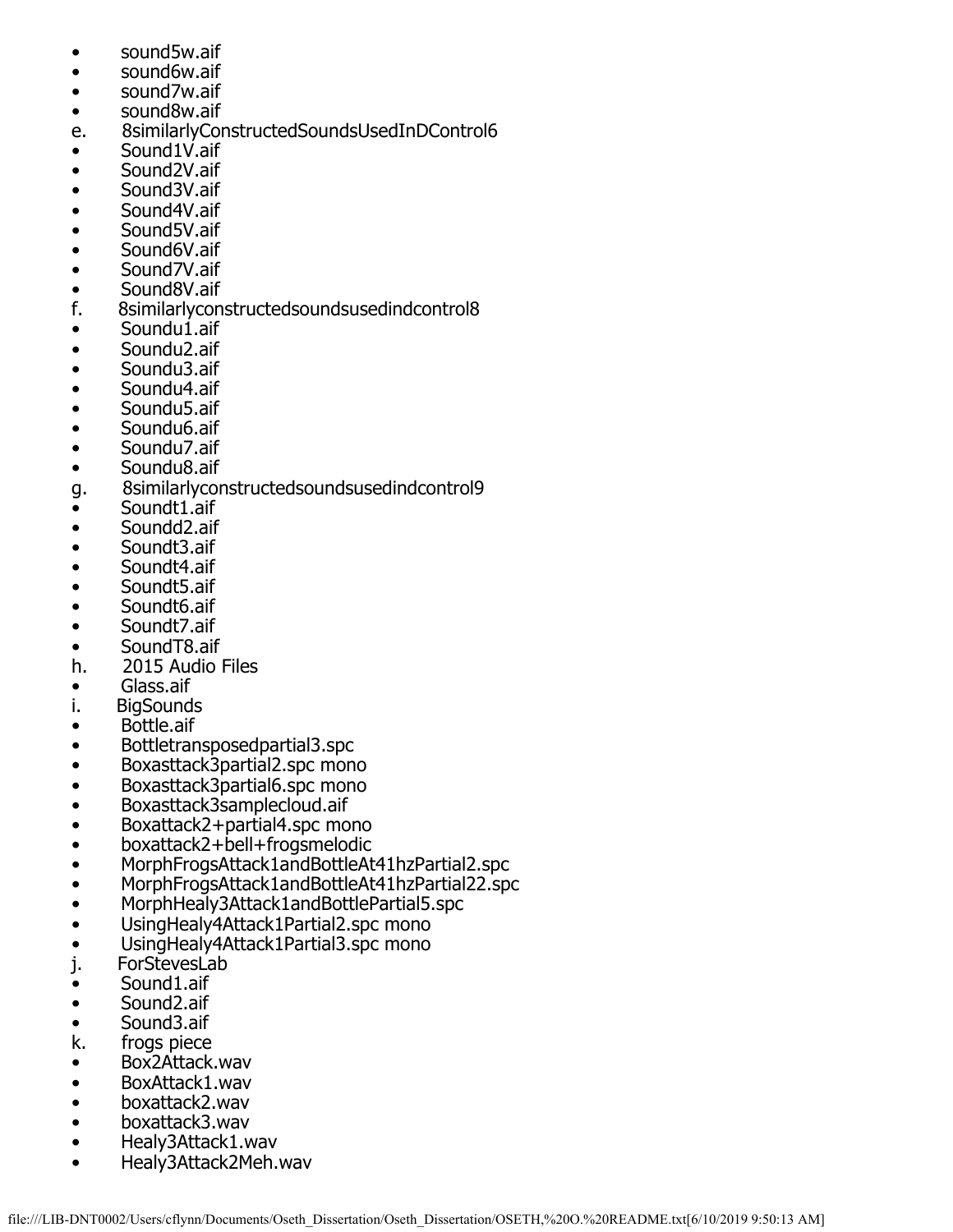- Healy3Rhythm1.wav
- healy3sustain.wav
- healy4.wav<br>• Healy4Attad
- Healy4Attack1.wav
- Healy4Interesting.wav
- Healy5Rhythm.wav<br>• Healy6BEEPshort.w
- Healy6BEEPshort.wav<br>I. From Kyma Folder
- From Kyma Folder
- Samples 3rd party
	- o EDG
	- Bell.aif
- Spectra
	- o Singing
		- yasuski-frogs sleepy h.spc
- Waves
	- o Control Fullramp.aif Gaussian.aif
	- Newfullramp.aif<br>o Waveforms Waveforms
		- Glottalpulse.aif Sine.aif Triangle.aif Voice1.aif
- m. Hawaii Frogs
- FrogsAttack1.wav
- FrogsMelodic1.wav
- FrogsRhythm1.wav
- Frogssustain1.wav
- n. OriginalUSCGCHealy(WAGB-20)SoundFile(1).kym
- o. project1
- Sound4.aif
- Sound5.aif
- Sound6.aif
- Sound7.aif
- Sound8.aif
- p. Rhythmnonpitched<br>• Soundu1.aif
- Soundu1.aif
- Soundu2.aif
- Soundu3.aif
- Soundu4.aif
- Soundu5.aif
- Soundu6.aif
- Soundu7.aif
- Soundu8.aif
- q. Spectralanalysis
- frogsmelodic1 s64 besttime.spc<br>• frogsmelodic1 s64 besttime(2).s
- $frogsmelodic1 s64 besttime(2).$ spc
- frogssustain1 s256.spc
- FrogsSustain1 s256HalfPartials.spc
- Healy4Interesting s512 betterTime x4.spc
- r. Waveforms
- BeepWaveform.aif<br>• BoxWaveform1.aif
- BoxWaveform1.aif
- boxwaveform2.aif
- frogswaveform1.aif • frogswaveform2.aif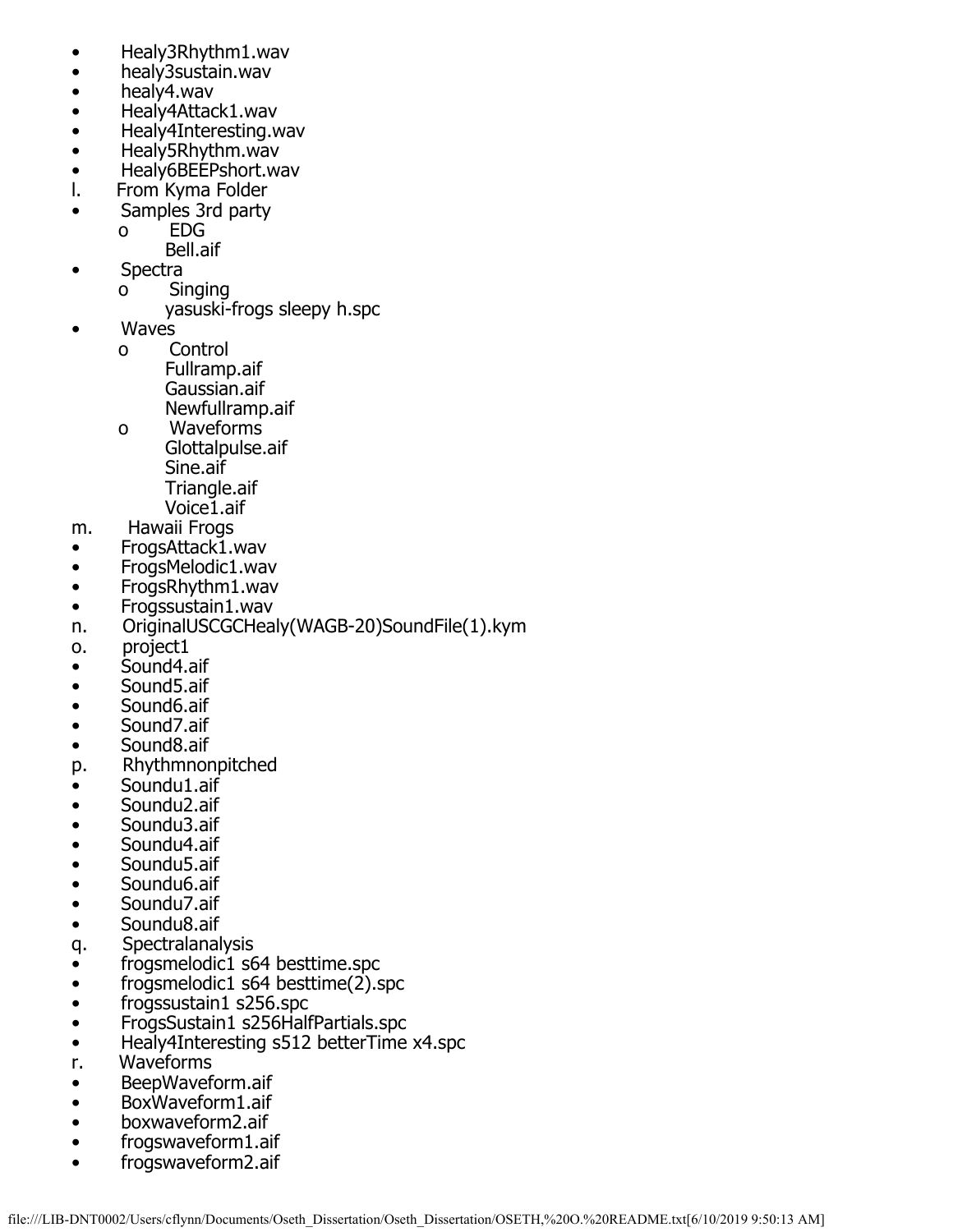- HealyWaveform1.aif
- HealyWaveform2.aif
- HealyWaveform3.aif
- HealyWaveform4.aif
- HealyWaveform5.aif
- HealyWaveform6.aif<br>D. USCGCHealy(WAGB-20)Ti
	- USCGCHealy(WAGB-20)Timeline
		- s. 8SimilarlyConstructedSoundsUsedIn3DControl2
		- Sound1Z.aif<br>• Sound2Z.aif
		- Sound2Z.aif
		- Sound3Z.aif
		- Sound3Z(2).aif
		- Sound4z.aif
		- Sound5Z.aif
		- Sound6Z.aif
		- SoundZGranulated.aif
		- Sound7Z.aif
		- Sound7ZGranulated.aif<br>• Sound87.aif
		- Sound8Z.aif<br>t. 8SimilarlyCor
		- t. 8SimilarlyConstructedSoundsUsedInDControl3
		- Sound1Y.aif
		- Sound2Y.aif
		- Sound3Y.aif
		- Sound4Y.aif
		- Sound5Y.aif
		- Sound6Y.aif
		- Sound7Y.aif
		- Sound8Y.aif
		- u. 8SimilarlyConstructedSoundsUsedInDControl4
		- Sound1X.aif
		- Sound2X.aif<br>• Sound3X.aif
		- Sound3X.aif
		- Sound4X.aif
		- Sound5X.aif
		- Sound6X.aif
		- Sound7X.aif
		-
		- Sound8X.aif<br>v. 8similarlycor 8similarlyconstructedsoundsusedindcontrol5
		- sound1w.aif
		- Sound2W.aif
		- sound3w.aif
		- sound4w.aif
		- sound5w.aif
		- sound6w.aif
		- sound7w.aif
		- sound8w.aif
		- w. 8similarlyConstructedSoundsUsedInDControl6
		- Sound1V.aif
		- Sound2V.aif
		- Sound3V.aif
		- Sound4V.aif
		- Sound5V.aif
		- Sound6V.aif
		- Sound7V.aif
		- Sound8V.aif
		- x. 8similarlyconstructedsoundsusedindcontrol8
		- Soundu1.aif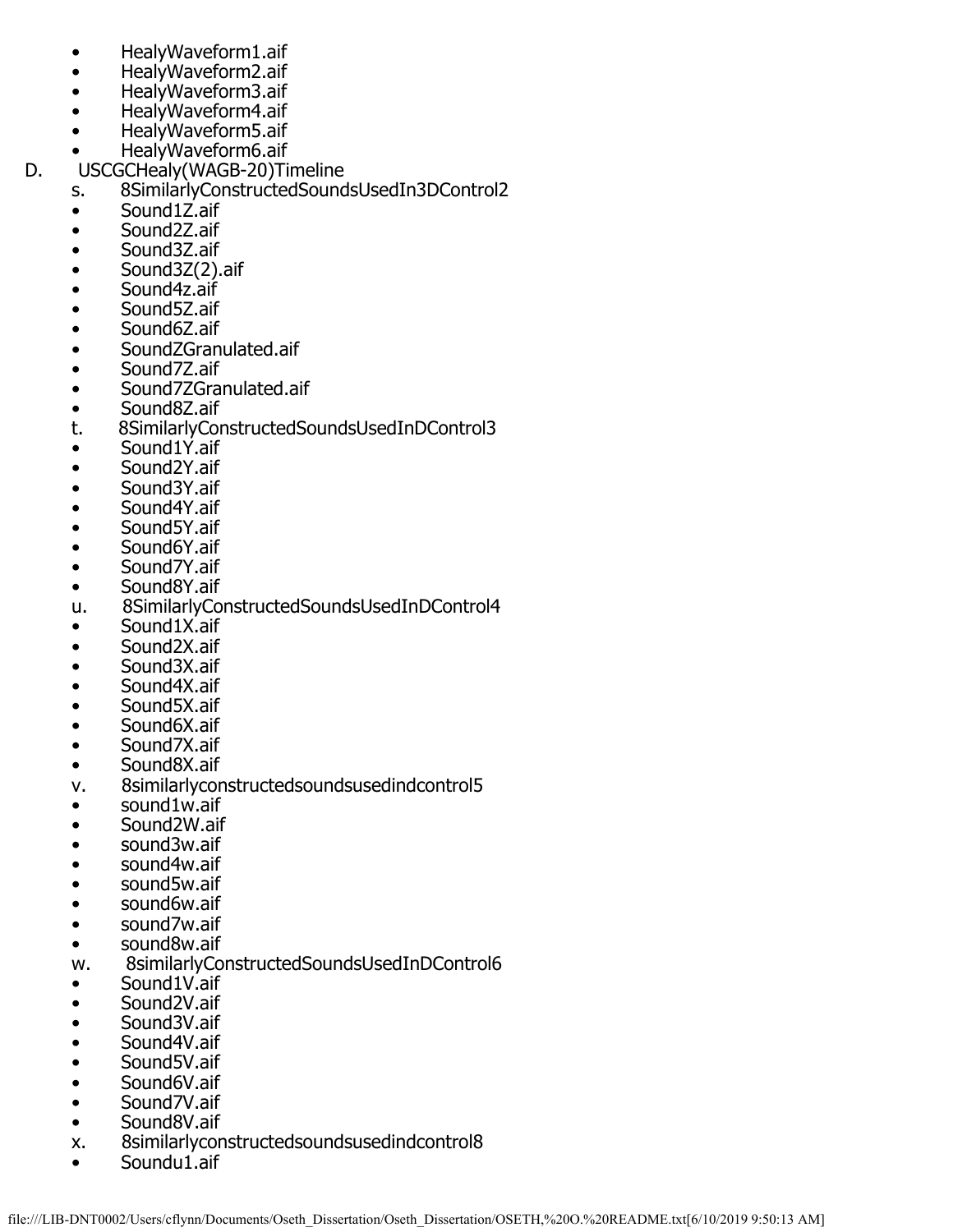- Soundu2.aif
- Soundu3.aif
- Soundu4.aif
- Soundu5.aif
- Soundu6.aif
- Soundu7.aif<br>• Soundu8.aif
- Soundu8.aif
- y. 8similarlyconstructedsoundsusedindcontrol9
- Soundt1.aif<br>• Soundd2.aif
- Soundd<sub>2.aif</sub>
- Soundt3.aif
- Soundt4.aif<br>• Soundt5.aif
- Soundt<sub>5.aif</sub>
- Soundt6.aif
- Soundt7.aif<br>• SoundT8.aif
- SoundT8.aif<br>z. BigSounds
- **BigSounds**
- Bottle.aif<br>• Bottletran
- Bottletransposedpartial3.spc
- Boxasttack3partial2.spc mono
- Boxasttack3partial6.spc mono
- Boxasttack3samplecloud.aif<br>• Boxattack2+partial4.spc mo
- Boxattack2+partial4.spc mono
- boxattack2+bell+frogsmelodic
- MorphFrogsAttack1andBottleAt41hzPartial2.spc
- MorphFrogsAttack1andBottleAt41hzPartial22.spc
- MorphHealy3Attack1andBottlePartial5.spc
- UsingHealy4Attack1Partial2.spc mono
- UsingHealy4Attack1Partial3.spc mono
- Z2. Directions
	- Insection1.png
	- Insection1a.png
	- Insection2.png
	- NOTE.png
	- Wu1.png
	- Wu2.png
	- Wu2b.png
	- Wu3.png
	- Wu4.png
	- Wu5.png
	- Wu6.png
	- aa. frogs piece
	- Box2Attack.wav
	- BoxAttack1.wav
	- boxattack2.wav
	- boxattack3.wav
	-
	- Healy3Attack1.wav • Healy3Attack2Meh.wav
	- Healy3Rhythm1.wav
	- healy3sustain.wav
	- healy4.wav
	- Healy4Attack1.wav
	- Healy4Interesting.wav
	- Healy5Rhythm.wav
	- Healy6BEEPshort.wav<br>bb. From Kyma Folder
	- bb. From Kyma Folder
	- Samples 3rd party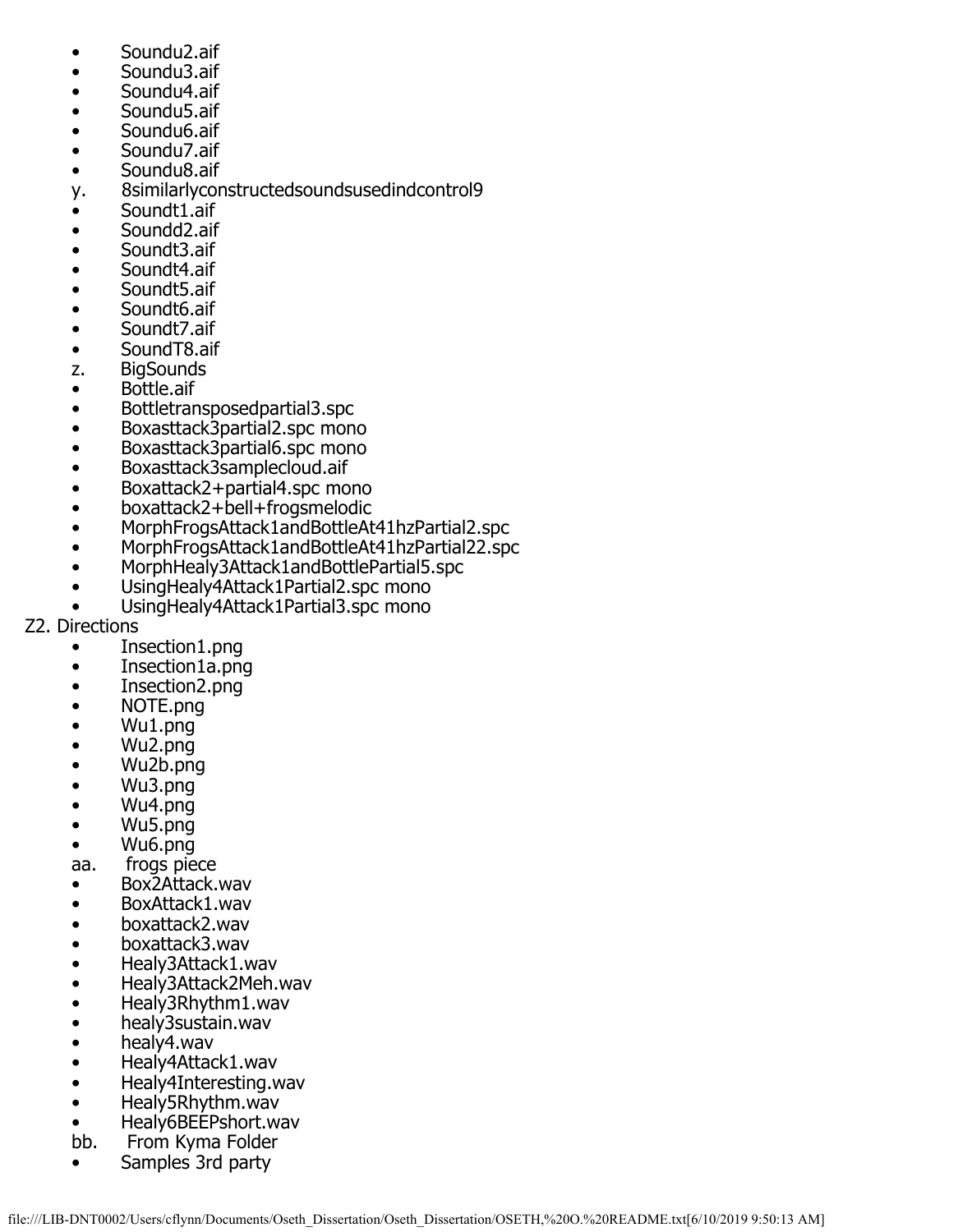- o EDG
- Bell.aif
- Spectra
	- o Singing
		- yasuski-frogs sleepy h.spc
- Waves<br>0
	- Control Fullramp.aif Gaussian.aif Newfullramp.aif
	- o Waveforms Glottalpulse.aif Sine.aif Triangle.aif
- Voice1.aif<br>cc. project1 project1
- Sound4.aif
- Sound5.aif<br>• Sound6.aif
- Sound<sub>6</sub>.aif
- Sound7.aif
- Sound8.aif<br>dd. Rhythmno
- Rhythmnonpitched
- Soundu1.aif<br>• Soundu2.aif
- Soundu2.aif
- Soundu3.aif
- Soundu4.aif
- Soundu5.aif
- Soundu6.aif
- Soundu7.aif
- Soundu8.aif
- ee. Waveforms
- BeepWaveform.aif
- BoxWaveform1.aif
- boxwaveform2.aif
- frogswaveform1.aif
- frogswaveform2.aif
- HealyWaveform1.aif<br>• HealyWaveform2.aif
- HealyWaveform2.aif
- HealyWaveform3.aif
- HealyWaveform4.aif
- HealyWaveform5.aif
- HealyWaveform6.aif<br>3. (3)IvanaKupala
- 3. (3)IvanaKupala<br>A. IvanaKupalaArd
- IvanaKupalaArduinoIDE
	- a. IvanaKupalaArduino2Max
- IvanaKupalaArduino2Max.ino<br>B. IvanaKupalaMaxPatch
	- B. IvanaKupalaMaxPatch
- a. IvanaKupala.maxpat<br>C. IvanaKupalaProgramNo
- IvanaKupalaProgramNotes
- a.IvanaKupalaProgramNotes.pdx<br>D. IvanaKupalaSoundFile
	- IvanaKupalaSoundFile
		- a. From Kyma Folder
		- Waves
			- o Control Fullramp.aif
			- Gaussian.aif<br>o Waveforms
			- Waveforms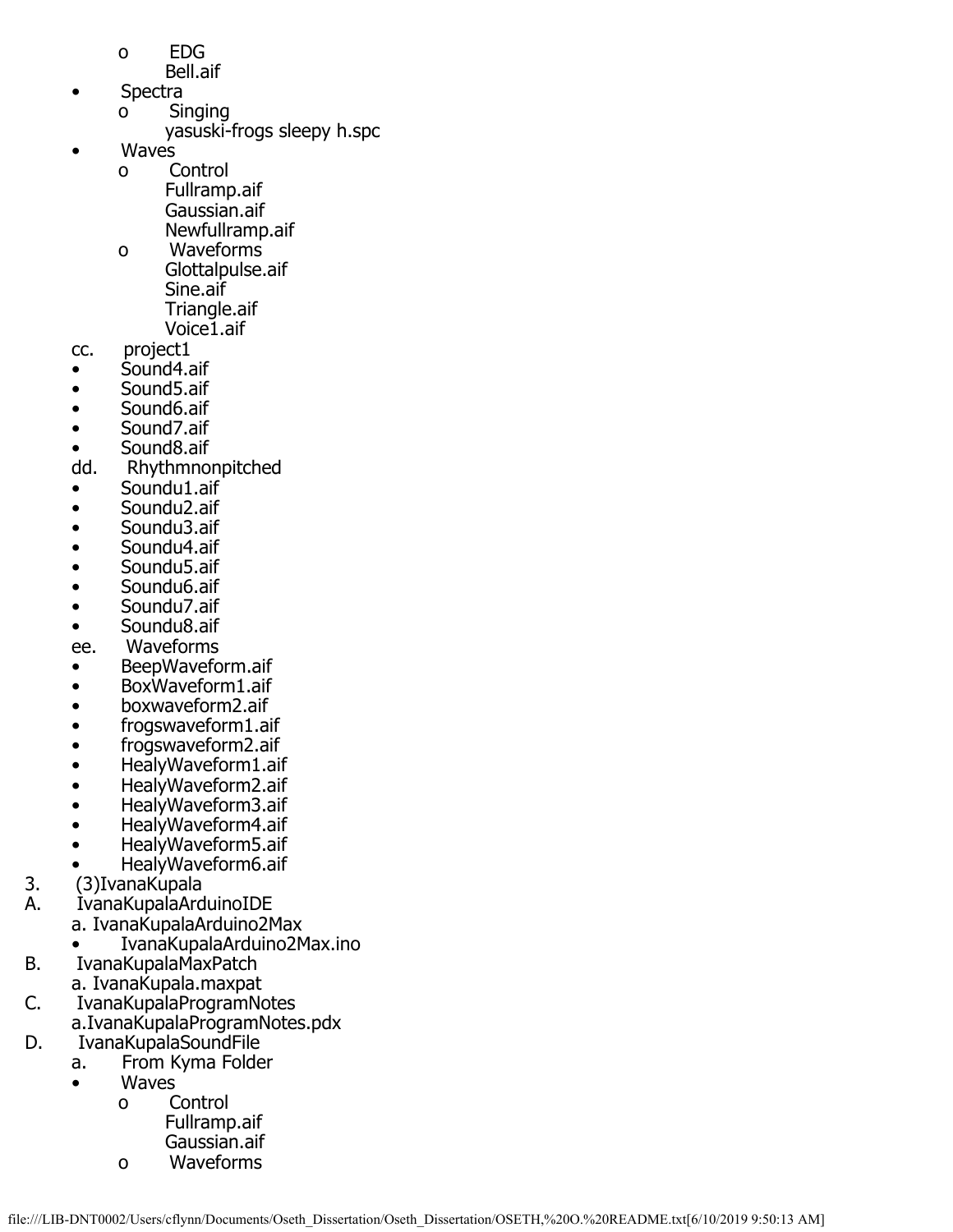Square21.aif

- Sqr0004.aif
- o Windows
- Hann.aif

b.Instalation sounds

- Attack6.wav<br>• SlightBackGr
- SlightBackGroundTexture.wav
- Sparkles2.wav
- Sparkles3.aif
- SparklesOriginal.aif
- Voice2.wav

c.IvanaKupalaSoundFile.kym

- d.spectrum files
- Attack6 s256
- Attack7 s128

e.tau files

- Voice1.psi
- Voice2.psi
- 
- Voice3.psi<br>E. IvanaKupalaTim E. IvanaKupalaTimeline
	- a.directionsforuseinkymatimeline
		- #1screen shot 2016-09-26 at 7.23.20 am.png
		- #2screen shot 2016-09-26 at 7.34.24 am.png
		- #3screen shot 2016-09-26 at 7.37.32 am.png
		- #4screen shot 2016-09-26 at 7.39.36 am.png
		- #5screen shot 2016-09-26 at 7.45.23 am.png
		- #6 screen shot 2016-09-26 at 7.48.14 am.png
		- #7screen shot 2016-09-26 at 7.50.10 am.png
		- #8screen shot 2016-09-26 at 7.53.08 am.png
		- #9screen shot 2016-09-26 at 7.57.01 am.png
		- #10screen shot 2016-09-26 at 7.58.47 am.png
		- $\bullet$  #11screen shot 2016-09-26 at 8.06.27 am.png
		- #12screen shot 2016-09-26 at 8.10.57 am.png
		- $\#13$ screen shot 2016-09-26 at 8.12.47 am.png<br>b. From Kyma Folder
		- b. From Kyma Folder
		- **Waves** 
			- o Control Fullramp.aif Gaussian.aif
			- o Waveforms Square21.aif Sqr0004.aif<br>o Windows
			- Windows Hann.aif

c.Instalation sounds

- Attack6.wav
- 
- boom9/25.aif • SlightBackGroundTexture.wav
- Sound1c.aif
- Sparkles2.wav
- Sparkles3.aif
- SparklesOriginal.aif
- testSound.wav
- Voice2.wav
- b.IvanaKupala.ktl
- d. SpectrumFiles
- Attack6 s256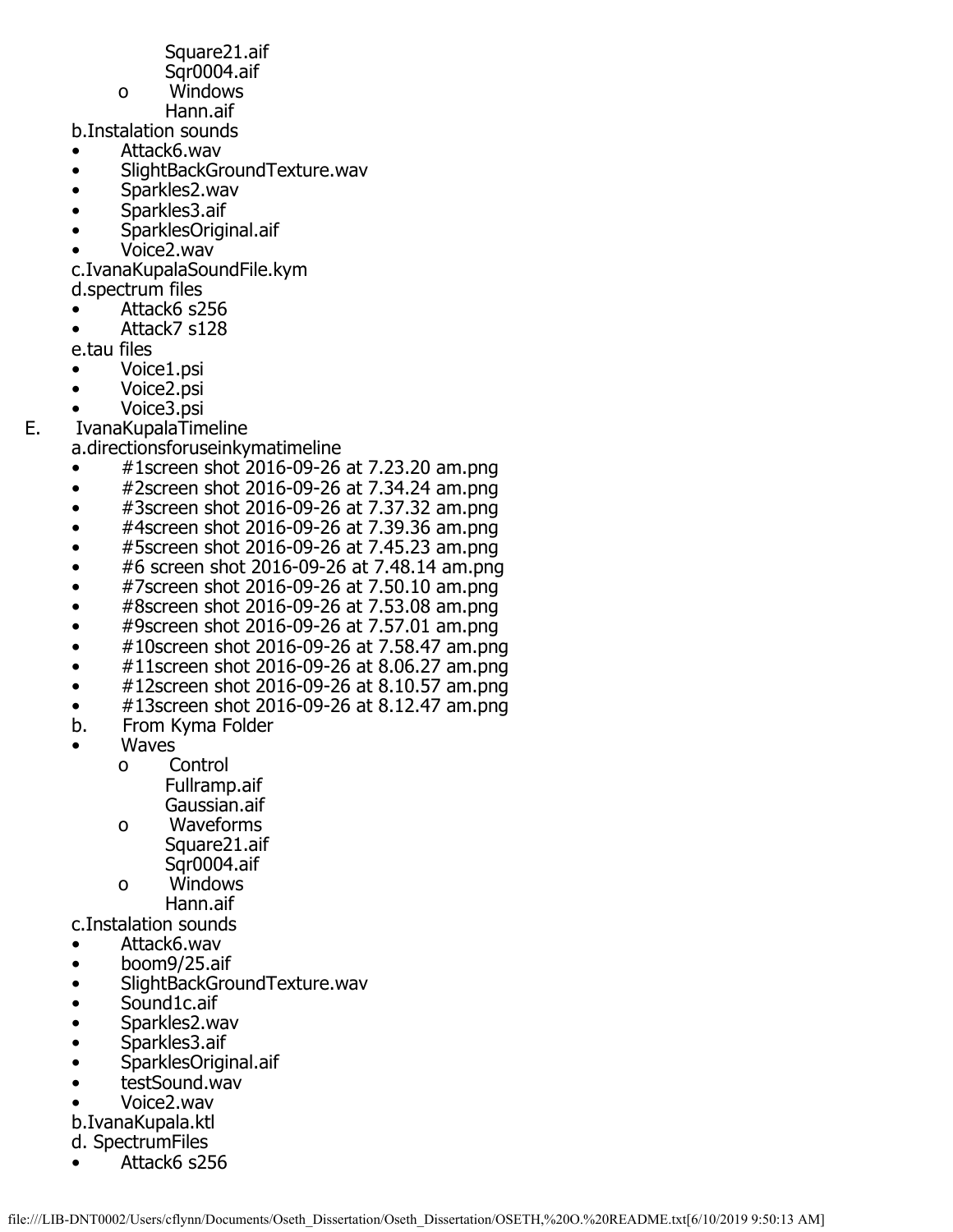- Attack7 s128
- e.tau files
- Voice1.psi
- Voice2.psi
- Voice3.psi
- f. UkrWteathsPiece
- Sound10Ending.aif
- 4. (4) WindIn The Forest<br>A. WindIn The Forest NiM
- A. WindInTheForestNiMatePatch
- a. WindInTheForest.nimate<br>B. WindInTheForestProgramN
- B. WindInTheForestProgramNotes
- a. WindIntheForest.docx<br>C. WindInTheForestSoundF C. WindInTheForestSoundFile
- a. WindInTheForest.kym<br>D. WindInTheForestTimelir
	- D. WindInTheForestTimeline
		- a. DanceCollaborationFIles
		- Ameria.wav
		- b. From Kyma Folder
		- Other analysis files

GA

Voice

aou 3A GA.aif

- WW
	- flt 4A GA.aif
- c.Kinect piece
- Column6WindData(A)Edited.aif
- d.kinect-attackSounds
- Celeste.aif
- Celeste2.aif
- Cowbell.aif
- Drum.aif
- Gong.aif
- e.kinect-waveform
- column2winddatawaveform1.aif
- Column2WindDataWaveform4.aif
- Column7waveform5.aif
- column7waveform6.aif
- Column7Waveform7.aif
- f.WindInTheForest.ktl<br>E. WindInTheForestWin
	- E. WindInTheForestWindData
		- a. Column2WindData(A)Audio.aif<br>b. Column2WindData(A)Text.txt
			- b. Column2WindData(A)Text.txt
		- c. Column6WindData(A)Audio.aif<br>d. Column6WindData(A)Text.txt
		- Column6WindData(A)Text.txt
		- e. Column7WindData(A)Audio.aif<br>f. Column7WindData(A)Text.txt
		-
- f. Column7WindData(A)Text.txt<br>5. (5)Immigration(GametrakVariation 5. (5) Immigration (Gametrak Variations)<br>A. Immigration (Gametrak Variations) Ma
- A. Immigration(GametrakVariations)MaxPatch
- a. Immigration(GametrakVariations).maxpat<br>B. Immigration(GametrakVariations)ProgramNotes
	- B. Immigration(GametrakVariations)ProgramNotes
- a. Immigration(GametrakVariations)ProgramNotes.docx<br>C. Immigration(GametrakVariations)SoundFile
- C. Immigration(GametrakVariations)SoundFile
	- a. EditedRecordingsPiano/OlgaRusVoice
	- ImmigrationWhisper1.wav
	- percussive1.wav
	- PercussiveOverTones2.wav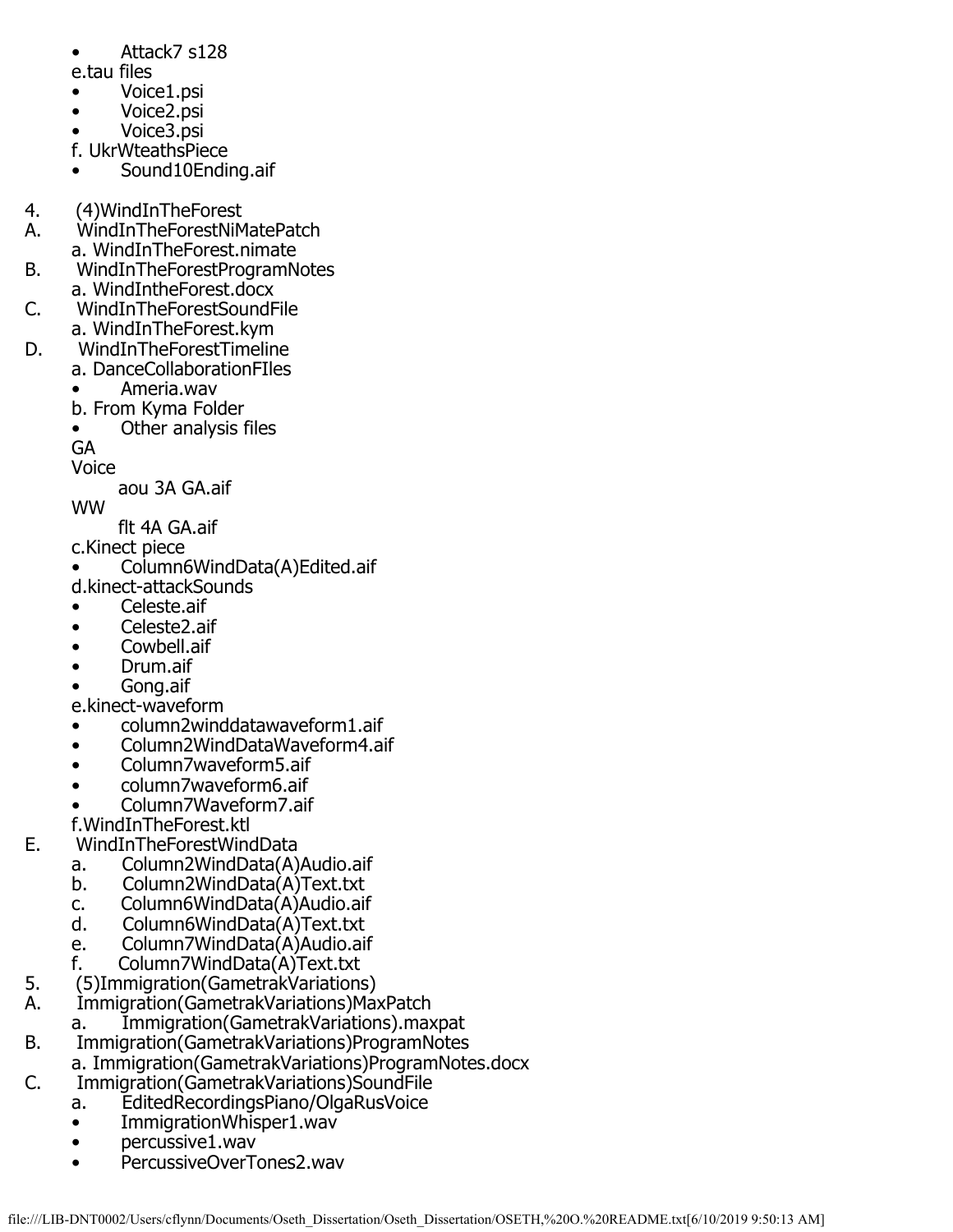- PercussiveWithOverTones.wav
- PitchedAttack3.wav
- PitchedAttackLowA.wav
- PitchedAttackLowD.wav
- Sentence1.wav
- vowel1.wav
- Whisper1.wav<br>b. From Kyma Fo
- b. From Kyma Folder
- **Waves** 
	- o Control Fullramp.aif Gaussian.aif Ramp.aif
	- o Waveforms GlottalPulse.aif<br>o Window
		- Window Hann.aif
- c. Immigration(GametrakVariations).kym
- RE Files
- Sentence1 RE
- Sentence2 RE
- e. RecordedFromKyma
- Arpedgio-Attack2 s128 betterFreq(1).spc
- Attack4.aif
- Attack5.aif
- attacksound1.aif
- beautifulsustain2.aif
- crazywhisper(longerrecording).aif
- crazywhisper(thirdversion).aif
- crescendo1.aif
- FatSound/Attack2.aif
- FatSoundAttack3.aif
- percussivewhisper.aif
- PrettySparkly.aif<br>f. Sentence1.tau
- Sentence1.tau
- g. Sentence1(moreVowels).tau<br>h. Sentence2.tau
- h. Sentence2.tau<br>i. Sentence2(More
- i. Sentence2(MoreVowels).tau<br>j. Sentence3.tau
- j. Sentence3.tau<br>k. Sentence3(Mo
- k. Sentence3(MoreVowels).tau<br>I. Sentence4.tau
- Sentence4.tau
- m. Sentence4(More Vowels).tau
- n. Sentence5.tau
- o. sentence5(morevowels).tau
- p. Sentence6.tau
- q. Sentence6(More Vowels).tau
- r. TauFiles
- Sentence1.psi
- Sentence2.psi
- Sentence3.psi
- Sentence4.psi
- Sentence5.psi
- Sentence6.psi
- Vowel1.psi
- Whisper1.psi
- s. vowel1.tau<br>t. VowelsFron
- t. VowelsFromSentence2Recording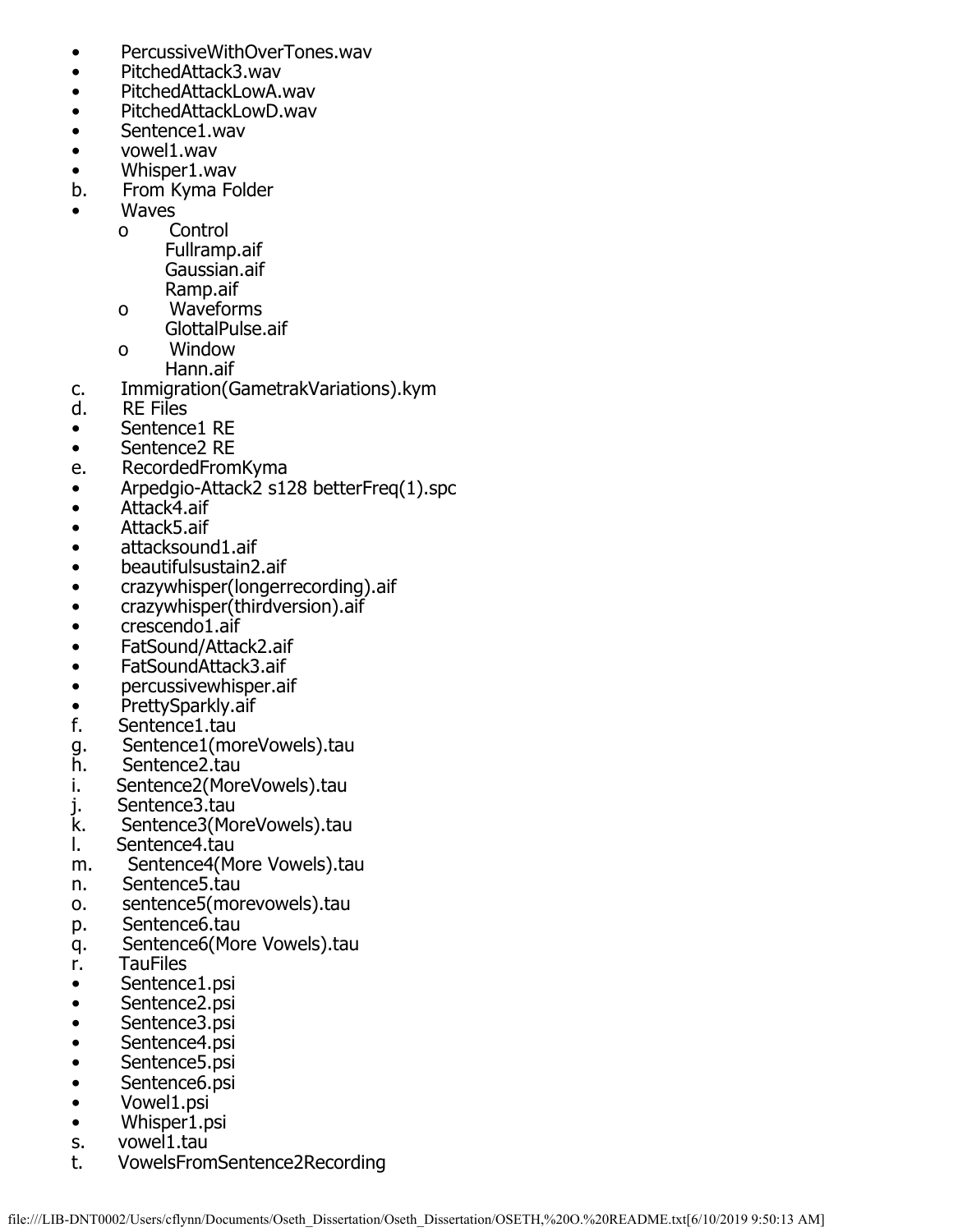- VowelsFromSentence2Recordings.aif
- WaveformFromSentence2
- Waveform2(sent6).aif
- Waveform3(sent1).aif
- Waveform6(sent4).aif
- v. Whisper1.tau
- D. Immigration(GametrakVariations)Timeline
	- a. EditedRecordingsPiano/OlgaRusVoice
	- ImmigrationWhisper1.wav
	- percussive1.wav
	- PercussiveOverTones2.wav
	- PercussiveWithOverTones.wav
	- PitchedAttack3.wav
	- PitchedAttackLowA.wav
	- PitchedAttackLowD.wav
	- Sentence1.wav
	- vowel1.wav
	- Whisper1.wav<br>b. From Kyma Fo
	- From Kyma Folder
	- **Waves** 
		- o Control
			- Fullramp.aif Gaussian.aif Ramp.aif
			- o Waveforms GlottalPulse.aif
			- o Window
	- Hann.aif<br>C. Immigration(G Immigration(GametrakVariations).ktl
	- d.RE Files
	- Sentence1 RE
	- Sentence2 RE
	- e.RecordedFromKyma
	- Arpedgio-Attack2 s128 betterFreq(1).spc
	- Attack4.aif
	- Attack5.aif
	- attacksound1.aif
	- beautifulsustain2.aif
	- crazywhisper(longerrecording).aif
	- crazywhisper(thirdversion).aif
	- crescendo1.aif
	- FatSound/Attack2.aif
	- FatSoundAttack3.aif
	- percussivewhisper.aif
	- PrettySparkly.aif
	- f.Sentence1.tau

g.Sentence1(moreVowels).tau

h.Sentence2.tau

i.Sentence2(MoreVowels).tau

- g.Sentence3.tau
- h.Sentence3(MoreVowels).tau

i.Sentence4.tau

j.Sentence4(More Vowels).tau

k.Sentence5.tau

l.sentence5(morevowels).tau

m.Sentence6.tau n.Sentence6(More Vowels).tau

file:///LIB-DNT0002/Users/cflynn/Documents/Oseth\_Dissertation/Oseth\_Dissertation/OSETH,%20O.%20README.txt[6/10/2019 9:50:13 AM]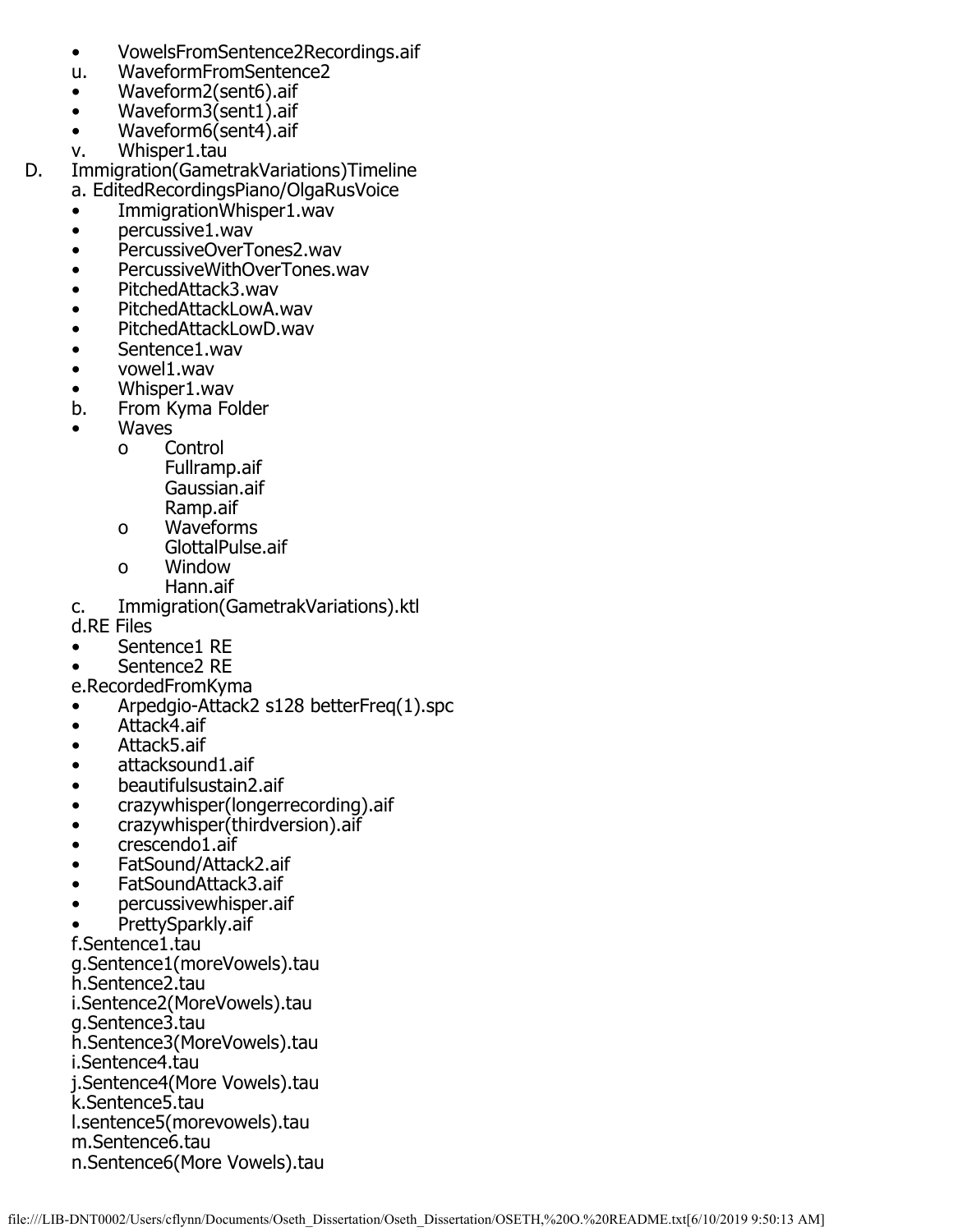- o.SoundDesign
- Percussive1.wav
- w. TauFiles
- Sentence1.psi
- Sentence2.psi
- Sentence3.psi
- Sentence4.psi
- Sentence5.psi
- Sentence6.psi
- Vowel1.psi
- Whisper1.psi
- x. vowel1.tau
- y. VowelsFromSentence2Recording
- VowelsFromSentence2Recordings.aif
- z. WaveformFromSentence2
- Waveform2(sent6).aif
- Waveform3(sent1).aif
- Waveform6(sent4).aif
- aa. Whisper1.tau
- 6. (6)S/VList
- A. S/VListProgramNotes
	- a.ProgramNotes.docx
- B. S/VListSoundFile
	- a.Edited Audio
		- Attack1.wav
		- Attack2.wav
		- Attack3.wav
		- DecrescendoPlane.wav
		- SustainNoisy3.wav
		- SustainNoisy6.wav
		- WaterPump.wav
		- b.For impacts sounds
		- Attack1 s256 betterFreq.spc
		- Attack2 s256 betterFreq.spc
		- basse3 s256 betterFreq(2).spc
		- basse4 s256 betterFreq.spc
		- basse4 s256 betterfreq(2).spc
		- cymbalcrash s256 betterFreq.spc
		- cymbalcrash s256 betterFreq(2).spc
		- fluteoverblow s256 betterFreq.spc
		- fluteoverblow s256 betterFreq(2).spc
		- trb3a# f s256 betterFreq(2).spc
		- Tubular Soft Mal p F#4 s256 betterFreq.spc
		- tubular soft mal p  $f#4$  s256 betterfreq $(2)$ .spc
		- c.For ImpactSounds
		- basse3.wav
		- cymbalcrash.wav
		- d.From Kyma Folder
		- Waves
		- Control Fullramp.aif Gaussian.aif Ramp.aif
		- Waveforms Sine.aif
		- Windows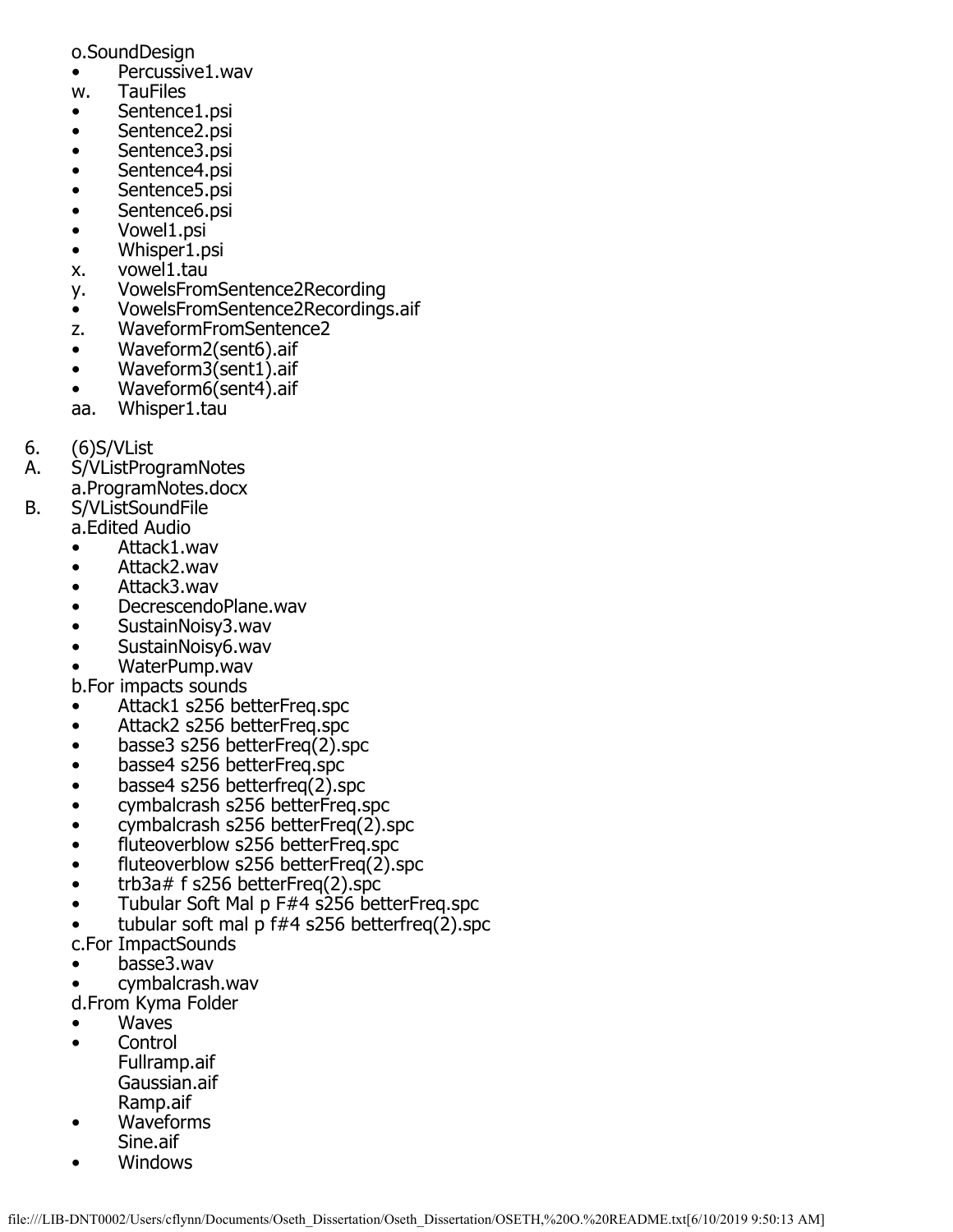## Hann.aif

e.RecordedFromKyma

- AttackNotes8-Finger.aif<br>• BigSound1.aif
- BigSound1.aif
- BigSound9.aif
- Crescendo2MorePulsating.aif
- Timbre4Waveform4DoubleAttack.aif

f.S/VList.kym

g.SpectrumFile Fall2017

- DecrescendoPlane s256 bestTime mono.spc
- SustainNoisy2 s256 bestFreq mono.spc
- SustainNoisy3 s256 bestTime mono.spc
- SustainNoisy5 s256 bestFreq mono.spc
- SustainNoisy7 s256 bestTime.spc
- WaterPump s256 betterFreq.spc

h.Waveforms

- Waveform1\_DecrescendoPlane.aif
- Waveform2\_SustainNoisy3.aif
- Waveform4\_DoubleAttack.aif
- Waveform5\_Percussive4.aif
- C. S/VListTimeline
	- a.Edited Audio
	- Attack1.wav
	- Attack2.wav
	- Attack3.wav
	- DecrescendoPlane.wav
	- SustainNoisy3.wav
	- SustainNoisy6.wav
	- WaterPump.wav
	- b.For impacts sounds
	- Attack1 s256 betterFreq.spc
	- Attack2 s256 betterFreq.spc
	- basse3 s256 betterFreq(2).spc
	- basse4 s256 betterFreq.spc
	- basse4 s256 betterfreq(2).spc
	- cymbalcrash s256 betterFreq.spc
	- cymbalcrash s256 betterFreq(2).spc
	- fluteoverblow s256 betterFreq.spc
	- fluteoverblow s256 betterFreq(2).spc
	- trb3a# f s256 betterFreq(2).spc
	- Tubular Soft Mal p F#4 s256 betterFreq.spc
	- tubular soft mal p  $f#4$  s256 betterfreq $(2)$ .spc
	- c.For ImpactSounds
	- basse3.wav
	- cymbalcrash.wav
	- d.From Kyma Folder
	- **Waves**
	- Control
		- Fullramp.aif Gaussian.aif Ramp.aif
	- Waveforms
		- Sine.aif
	- Windows
	- Hann.aif
	- e.RecordedFromKyma
	- AttackNotes8-Finger.aif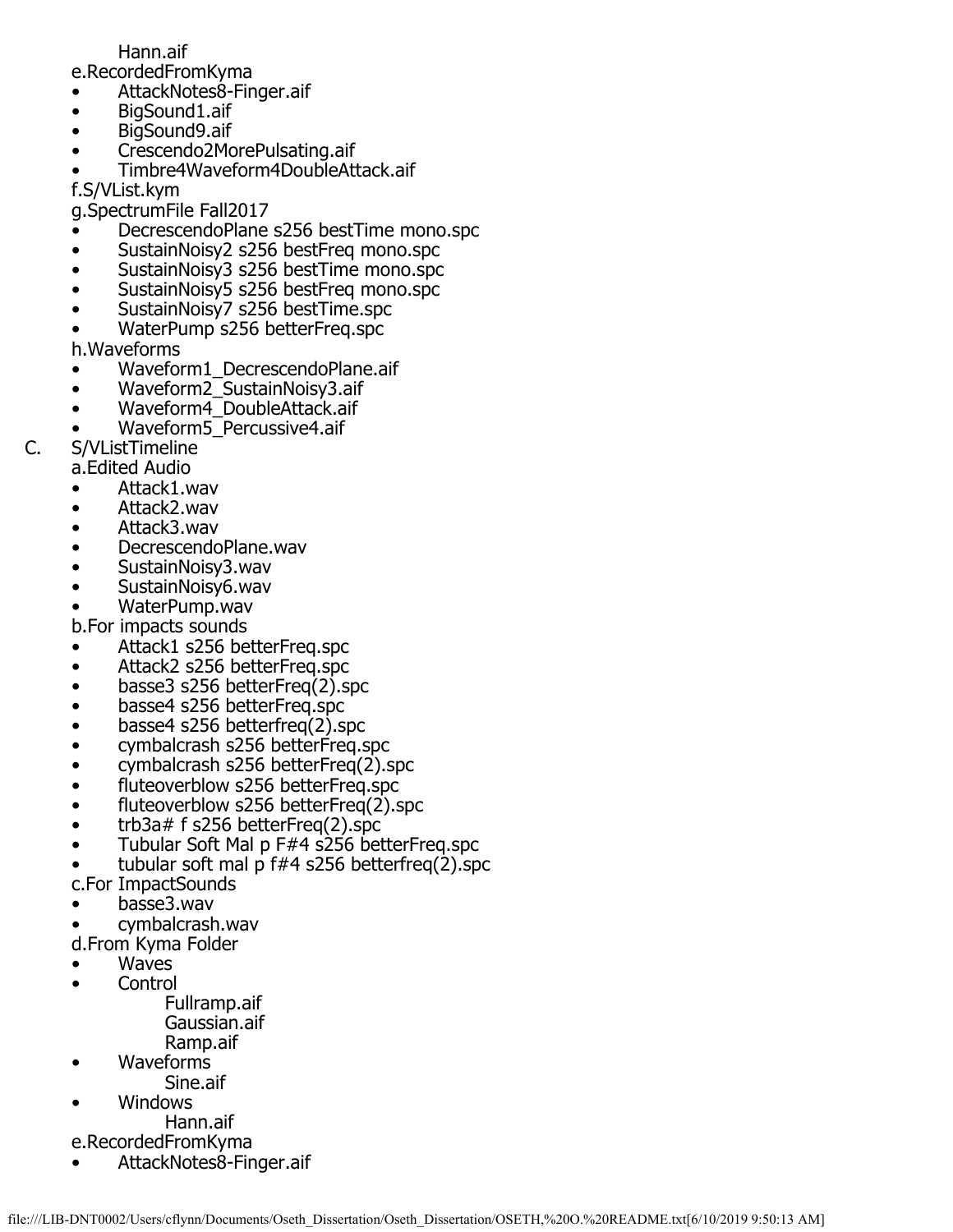- BeautifulSustained.aif
- BigSound1.aif
- BigSound9.aif
- Crescendo2MorePulsating.aif
- GoodBackgroundGoesWellWithNotePlaying.aif
- Sustain3.aif
- Timbre4Waveform4DoubleAttack.aif

f.S/VList.ktl

g.SpectrumFile Fall2017

- DecrescendoPlane s256 bestTime mono.spc
- SustainNoisy2 s256 bestFreq mono.spc
- SustainNoisy3 s256 bestTime mono.spc
- SustainNoisy5 s256 bestFreq mono.spc
- SustainNoisy7 s256 bestTime.spc
- WaterPump s256 betterFreq.spc

h.Waveforms

- Waveform1\_DecrescendoPlane.aif
- Waveform2\_SustainNoisy3.aif
- Waveform4\_DoubleAttack.aif
- Waveform5\_Percussive4.aif
- 7. (7) Brigit<br>A. BrigitMa
- **BrigitMaxPatch** 
	- a. analyzer~.mxo
	- b. Brigit.maxpat
- B. BrigitProgramNotes<br>C. BrigitSoundFile
- **BrigitSoundFile** a.Brigit.kym

b.From Kyma Folder

- **Waves** 
	- o Control
	- Gaussian.aif<br>o Waveforms
	- Waveforms GlottalPulse.aif
		- Saws

Saw0002.aif

- Sine.aif
- **Squares**
- 
- Sqr0032.aif<br>o Windows Windows Hann.aif
	-
- c.NonPitched\_Attack
- Attack3.wav
- Attack4.wav
- GraceNote1.wav
- d.Percussive\_Kitchen
- Percussive1.wav
- Percussive2.wav
- Percussive7.wav
- e.Pitched\_Attack
- Attack2.wav
- Attack5.wav
- Attack7.wav
- Attack7B.wav
- Attack8.wav
- Attack9.wav
- f.RecordedFromKyma
- Attack10Ch2.aif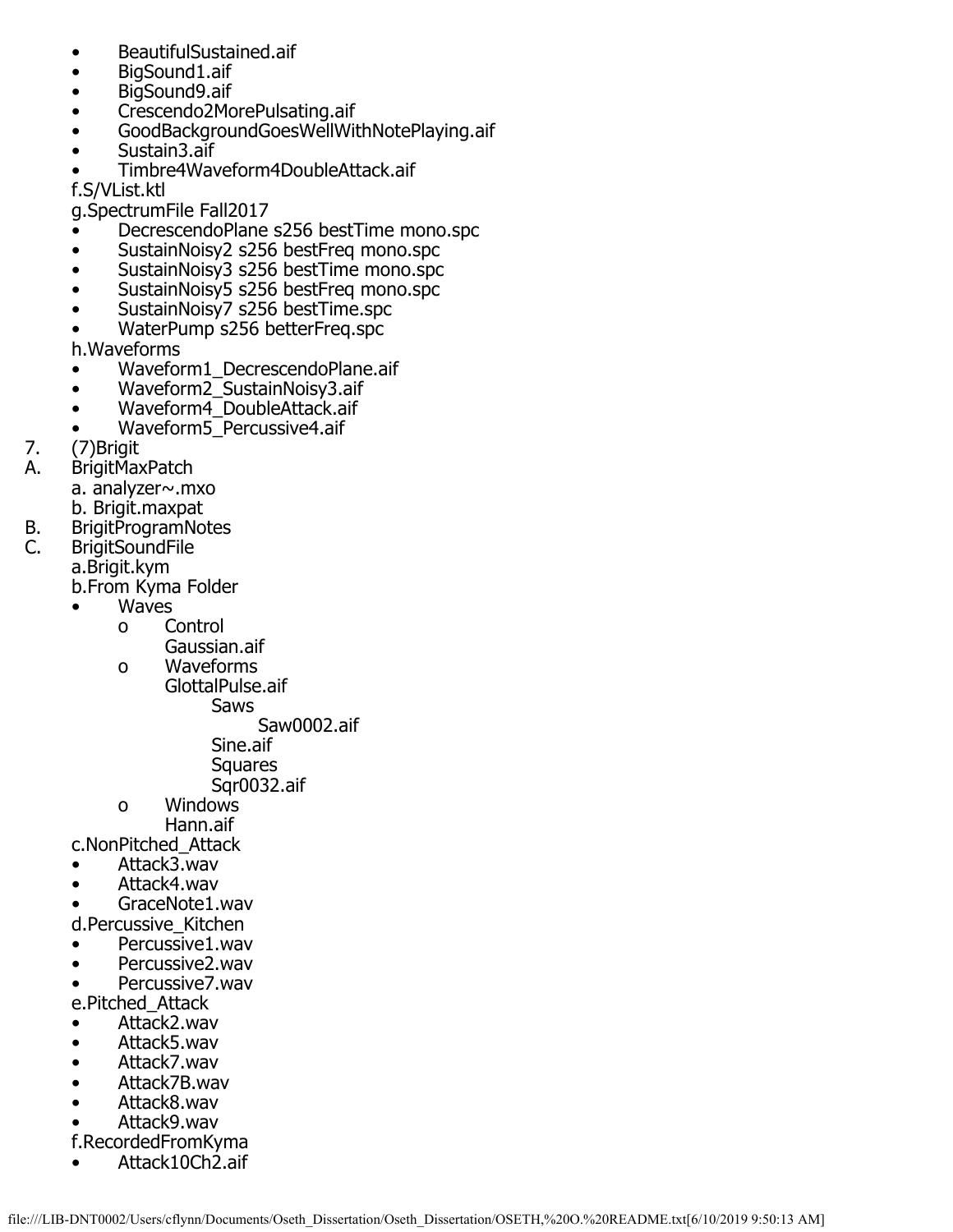- Rhythm(Non Pitched)Ch1.aiff
- Sustain.aiff
- g.Semi-Sustained\_Kitchen
- Scrape.wav
- Ss 4.wav
- h.SpectralAnalysis\_kitchen
- Attack7B s128 bestFreq.spc
- Attack7B(2) s128 bestFreq.spc i.Waveforms
- Attack7BWaveform1.aif
- D. BrigitTimeline
	- a.Brigit.ktl
		- b.From Kyma Folder
			- **Waves** 
				- o Control
				- Gaussian.aif o Waveforms
					- GlottalPulse.aif Saws
						- Saw0002.aif
						- Sine.aif
						- Squares
						- Sqr0032.aif
				- o Windows
				- Hann.aif

c.NonPitched\_Attack

- Attack3.wav
- Attack4.wav
- GraceNote1.wav
- d.Percussive\_Kitchen
- Percussive1.wav
- Percussive2.wav
- Percussive7.wav
- e.Pitched\_Attack
- Attack2.wav
- Attack5.wav
- Attack7.wav
- Attack7B.wav
- Attack8.wav
- Attack9.wav
- f.RecordedFromKyma
- Attack10Ch2.aif
- Rhythm(Non Pitched)Ch1.aiff
- Sustain.aiff
- g.Semi-Sustained\_Kitchen
- Scrape.wav
- Ss\_4.wav
- h.SpectralAnalysis\_kitchen
- Attack7B s128 bestFreq.spc
- Attack7B(2) s128 bestFreq.spc
- i.Waveforms
- Attack7BWaveform1.aif
- 8. OsethO\_SoundRecordingsToMusicalJourneys.pdf
- 9. Video\_Files<br>A. (1)RideOn.r
- A. (1)RideOn.mp4<br>B. (2)USCGCHealy
- B. (2)USCGCHealy(WAGB-20).mp4<br>C. (3)IvanaKupala.mp4
- C. (3)IvanaKupala.mp4